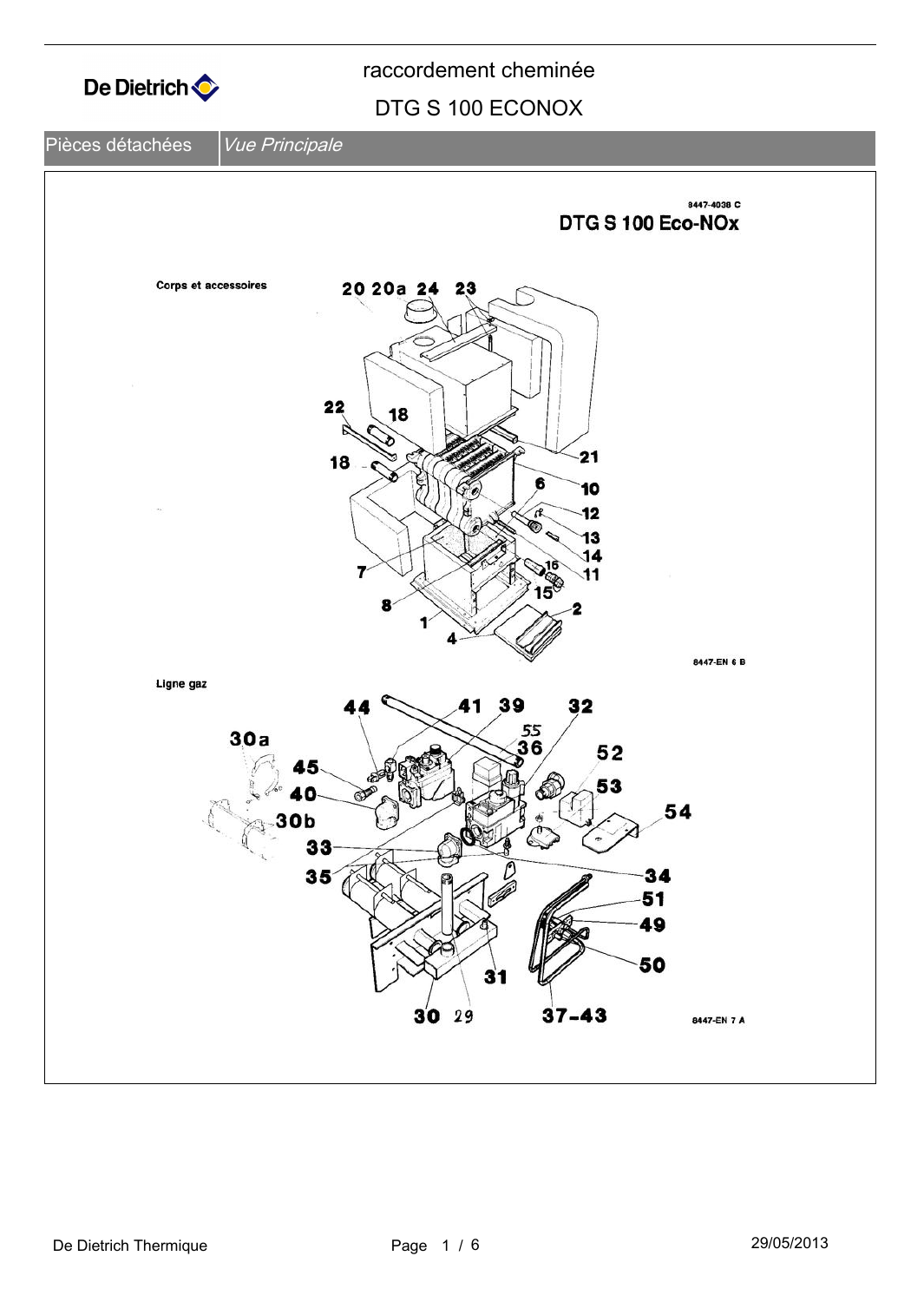

| Réf.           | Référence | <b>Description</b>               | Qté          | Tarif          | Remarques |
|----------------|-----------|----------------------------------|--------------|----------------|-----------|
| 0              | 84477706  | KIT CONV.GN 3 EL FU              | 1            | $9.90 \in$     |           |
| $\mathbf 0$    | 84477707  | KIT CONV. GAZ NAT. 4EL.          | $\mathbf{1}$ | $9,90 \in$     |           |
| 0              | 84477708  | KIT CONVERSION GN 5EL.           | 1            | $9,90 \in$     |           |
| $\mathbf 0$    | 84477709  | KIT CONVERSION GN 6 EL           | $\mathbf{1}$ | 12,90 €        |           |
| 0              | 84477710  | KIT CONV GAZ NAT. 7EL.           | 1            | 12,90 €        |           |
| $\mathbf{0}$   | 84477711  | <b>JEU DINJECTEURS GN 8EL.</b>   | $\mathbf{1}$ | $13,30 \in$    |           |
| 0              | 84477712  | KIT CONVERS B.P 3 EL FUR.        | 1            | 36,80 €        |           |
| $\mathbf 0$    | 84477713  | KIT CONVERS.PROPANE 4EL.         | $\mathbf{1}$ | 36,80 €        |           |
| 0              | 84477714  | KIT CONV.B.P 5EL FU              | 1            | 36,80 €        |           |
| $\mathbf 0$    | 84477715  | KIT CONVERS. PROPANE 6EL.        | $\mathbf{1}$ | 37,60 €        |           |
| 0              | 84477716  | KIT CONVERS. PROPANE 7EL.        | $\mathbf{1}$ | 37,60 €        |           |
| $\mathbf{0}$   | 84477717  | KIT CONVERS. PROPANE 8EL.        | $\mathbf{1}$ | 37,60 €        |           |
| 1              | 84358964  | FOYER CPL.3EL.                   | $\mathbf{1}$ | 177,00 €       |           |
| $\mathbf{1}$   | 84478943  | FOYER CPL.6EL.                   | $\mathbf{1}$ | Nous consulter |           |
| $\mathbf{1}$   | 84478944  | FOYER CPL.7EL.                   | $\mathbf{1}$ | 424,00 €       |           |
| $\mathbf{1}$   | 84478945  | FOYER CPL.8EL.                   | $\mathbf{1}$ | Nous consulter |           |
| 1              | 84358965  | FOYER CPL.4EL.                   | 1            | Nous consulter |           |
| $\mathbf{1}$   | 84358966  | FOYER CPL.5EL.                   | $\mathbf{1}$ | 236,00 €       |           |
| 2              | 84358112  | PLAQUE ANTIRAYONNEMENT           | 1            | 9,40€          |           |
| $\overline{4}$ | 97550643  | ISOLAT.BAC 3EL. 8406-4015        | $\mathbf{1}$ | 6,70€          |           |
| 4              | 97550646  | ISOLAT BAC 6EL. 8406-4015        | 1            | 17,10 €        |           |
| 4              | 97550647  | ISOLAT BAC 7EL. 8406-4015        | $\mathbf{1}$ | 19,60 €        |           |
| 4              | 97550648  | ISOLAT BAC 8EL. 8406-4015        | $\mathbf{1}$ | 21,20 €        |           |
| $\overline{4}$ | 97550644  | ISOLAT.BAC 4EL. 8406-4015        | $\mathbf{1}$ | 10,20 €        |           |
| 4              | 97550645  | ISOLAT BAC 5EL. 8406-4015        | 1            | 13,60 €        |           |
| 6              | 97550633  | ISOL.LAT.FOY.3E.8406-4010        | $\mathbf{1}$ | Nous consulter |           |
| 6              | 97550635  | ISOL.LAT.FOY.5E.8406-4010        | $\mathbf{1}$ | Nous consulter |           |
| 6              | 97550636  | ISOL.LAT.FOY.6E.8406-4010        | $\mathbf{1}$ | Nous consulter |           |
| 6              | 97550638  | ISOL LAT FOY 7E 8406-4010        | $\mathbf{1}$ | Nous consulter |           |
| 6              | 97550639  | ISOL.LAT.FOY.8E.8406-4010        | $\mathbf{1}$ | Nous consulter |           |
| 6              | 97550634  | ISOL.LAT.FOY.4E.8406-4010        | $\mathbf{1}$ | Nous consulter |           |
| $\overline{7}$ | 97550637  | ISOL.ARR.FOYER 8406-4010         | $\mathbf{1}$ | Nous consulter |           |
| 8              | 97550654  | ISOL.PLAQ.AV.FOY.84354086        | $\mathbf{1}$ | $6.30 \in$     |           |
| 10             | 84478924  | <b>CORPS DE CHAUDIERE 3 ELTS</b> | $\mathbf{1}$ | Nous consulter |           |
| 10             | 84478925  | CORPS DE CHAUDIERE 4EL.          | 1            | 784,00 €       |           |
| 10             | 84478929  | <b>CORPS CHAUDIERE 8 EL.</b>     | $\mathbf{1}$ | Nous consulter |           |
| 10             | 84478927  | CORPS DE CHAUDIERE 6EL.          | $\mathbf{1}$ | Nous consulter |           |
| 10             | 84478926  | CORPS DE CHAUDIERE 5EL.          | $\mathbf{1}$ | Nous consulter |           |
| 10             | 84478928  | CORPS DE CHAUDIERE 7EL.          | $\mathbf{1}$ | Nous consulter |           |
| 11             | 85000011  | TRESSE RONDE D.7 (1M)            | $\mathbf{1}$ | Nous consulter |           |
| 12             | 85000028  | DOIGT DE GANT 1/2 LG160          | 1            | 14,60 €        |           |
| 13             | 97581286  | <b>RESSORT DE MAINTIEN</b>       | 1            | 1,10€          |           |
| 14             | 95365613  | SEPARATEUR DE DOIGT DE GANT      | $\mathbf{1}$ | 2,50€          |           |
| 15             | 94949100  | TUBE DALL.1/2"N 526 LG70         | $\mathbf{1}$ | 9,15€          |           |
| 16             | 85000022  | ROBINET VIDANGE                  | 1            | 18,20 €        |           |
| 18             | 97549423  | TUBE DEP - RET. 1" LG95          | $\mathbf{1}$ | 31,00 €        |           |
| 18             | 97549473  | TUBE DEPART 1" LG275             | 1            | 15,60 €        |           |
| 18             | 97549471  | TUBE DEP RET.1" LG135            | $\mathbf{1}$ | 11,10 €        |           |
| 18             | 97549472  | TUBE DEP.-RET.1" LG205           | $\mathbf{1}$ | Nous consulter |           |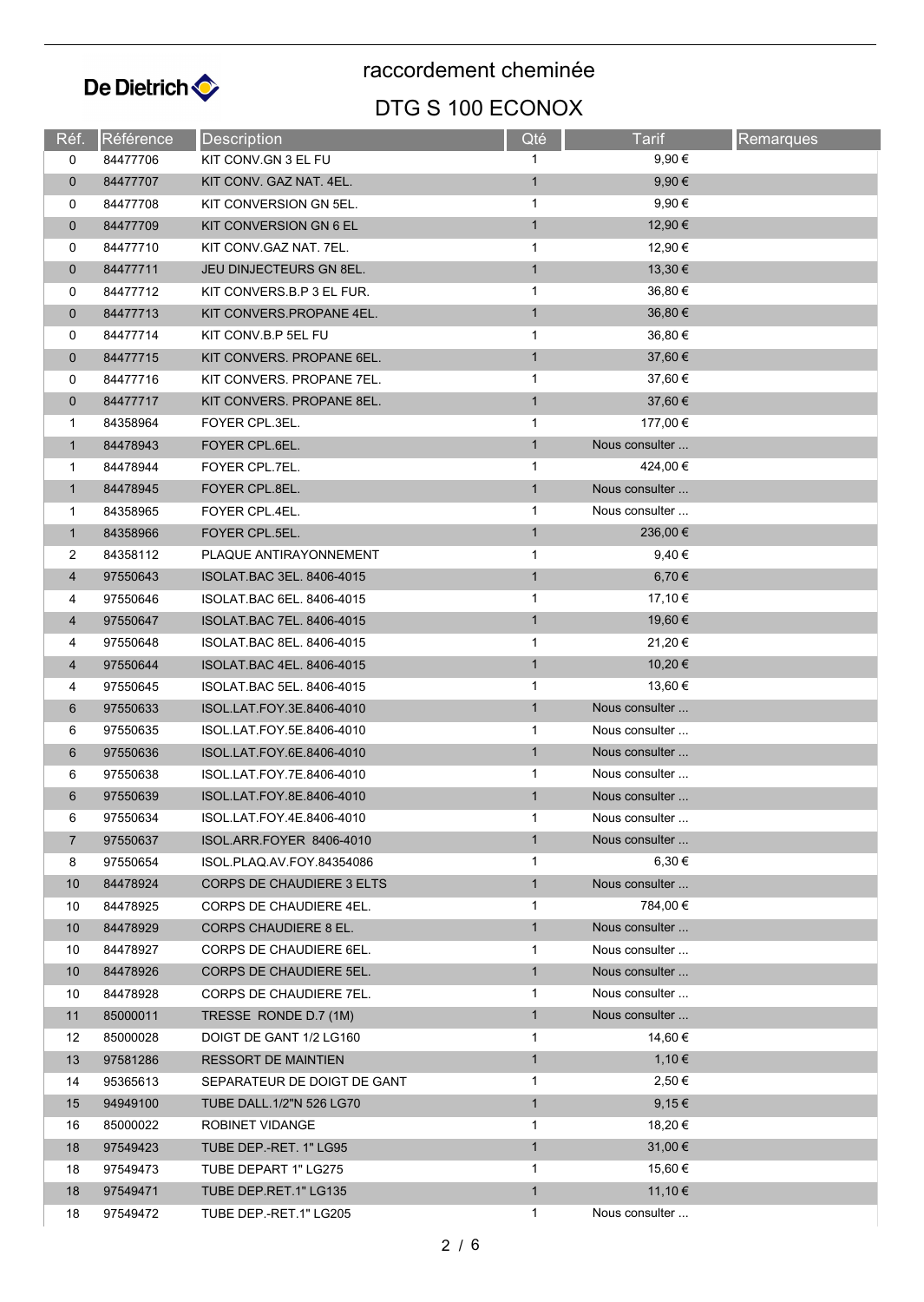

| 20              | 84358918 | ANTIREFOULEUR CPL.3EL.             | 1            | 110,00 €       |  |
|-----------------|----------|------------------------------------|--------------|----------------|--|
| 20              | 84358711 | ANTIREFOULEUR CPL.8EL.             | 1            | 173,00 €       |  |
| 20              | 84358707 | ANTIREFOULEUR CPL.4EL.             | $\mathbf{1}$ | 126,00 €       |  |
| 20              | 84358708 | ANTIREFOULEUR CPL.5EL.             | $\mathbf{1}$ | 136,00 €       |  |
| 20              | 84358709 | ANTIREFOULEUR CPL.6EL.             | $\mathbf{1}$ | 150,00 €       |  |
| 20              | 84358710 | ANTIREFOULEUR CPL. 7EL.            | $\mathbf{1}$ | 164,00 €       |  |
| 20a             | 84060503 | <b>BUSE PEINTE D111 3EL.</b>       | $\mathbf{1}$ | Nous consulter |  |
| 20a             | 84090501 | <b>BUSE D.153</b>                  | $\mathbf{1}$ | Nous consulter |  |
| 20a             | 84060504 | <b>BUSE PEINTE D125 4-5EL</b>      | $\mathbf{1}$ | 19,70 €        |  |
| 21              | 84358738 | LONGERON DROIT 3-5EL.              | $\mathbf{1}$ | $30,80 \in$    |  |
| 21              | 84358739 | LONGERON DR.+FIX.6EL               | $\mathbf{1}$ | 30,80 €        |  |
| 21              | 84358740 | LONGERON DR. + FIX. 7EL.           | 1            | Nous consulter |  |
| 21              | 84358741 | LONGERON DR.+ FIX 8 EL             | $\mathbf{1}$ | $30,80 \in$    |  |
| 22              | 84358742 | LONGERON GAUCHE 3-5EL.             | $\mathbf{1}$ | $30,80 \in$    |  |
| 22              | 84358744 | LONGERON GA.+FIX.7EL.              | $\mathbf{1}$ | 30,80 €        |  |
| 22              | 84358745 | LONGERON GA + FIX. 8 EL            | $\mathbf{1}$ | $30,80 \in$    |  |
| 22              | 84358743 | LONGERON GA.+FIX.6EL.              | $\mathbf{1}$ | 30,80 €        |  |
| 23              | 84358973 | TIGE DASSEMBLAGE CPL.M5-240        | 1            | 7,70 €         |  |
| 24              | 84358034 | <b>TRAVERSE PR.ANTIREFOULEUR</b>   | $\mathbf{1}$ | 6,20€          |  |
| 29              | 97549575 | TUBE DE RACCORD GAZ PEINT          | $\mathbf{1}$ | 11,10 €        |  |
| 30              | 84358506 | TIROIR BRUL FURIG NOX 3EL 2 RAMPES | $\mathbf{1}$ | 170,00 €       |  |
| 30              | 84358508 | TIROIR BRUL.FURI.NOX 4EL           | $\mathbf{1}$ | 214,00 €       |  |
| 30              | 84358512 | TIROIR BRUL.FURIG.NOX 6EL          | $\mathbf{1}$ | 342,00 €       |  |
| 30              | 84358513 | TIROIR BRUL FURI NOX 7 EL          | 1            | 379,00 €       |  |
| 30              | 84358507 | TIROIR BRUL FURIG NOX 5EL 2 RAMPES | $\mathbf{1}$ | 272,00 €       |  |
| 30              | 84358514 | TIROIR BRUL.FURIG.NOX 8EL          | $\mathbf{1}$ | 416,00 €       |  |
| 30a             | 84358530 | ETRIER POUR BRULEUR D.50           | $\mathbf{1}$ | 16,60 €        |  |
| 30a             | 84358531 | ETRIER PR BRULEUR D.60             | $\mathbf{1}$ | 18,10 €        |  |
| 30 <sub>b</sub> | 84358521 | GARN.KANTH.BRUL.84358506           | $\mathbf{1}$ | 121,00 €       |  |
| 30 <sub>b</sub> | 84358527 | GARN KANTH BRUL 84358512           | $\mathbf{1}$ | 182,00 €       |  |
| 30 <sub>b</sub> | 84358522 | GARN KANTH BRUL 84358507           | $\mathbf{1}$ | 130,00 €       |  |
| 30 <sub>b</sub> | 84358523 | GARN KANTH BRUL 84358508           | 1            | 118,00 €       |  |
| 31              | 95360220 | PRISE DE PRESSION FURIGAS          | $\mathbf{1}$ | $3,30 \in$     |  |
| 32              | 95361533 | VANNE GAZ HO V4600C1037B           | $\mathbf{1}$ | 190,00 €       |  |
| 33              | 97580630 | BRIDE DEQUERRE 1/2"                | $\mathbf{1}$ | 7,60 €         |  |
| 34              | 97580632 | <b>JOINT TORIQUE</b>               | $\mathbf{1}$ | 2,05 €         |  |
| 35              | 97580640 | DERIVATION THERMOCOUPLE HO         | $\mathbf{1}$ | $5,35 \in$     |  |
| 36              | 95365249 | COUVERCLE BLOC GAZ HO              | 1            | 2,80€          |  |
| 37              | 84478939 | TUBE ALIM. VEILLEUSE               | $\mathbf{1}$ | 31,00 €        |  |
| 37              | 84478942 | TUBE VEIL.HONEY. 6A8EL             | 1            | 25,00 €        |  |
| 39              | 95365258 | VANNE GAZ SIT 1/2" 0820-052        | $\mathbf{1}$ | 201,00 €       |  |
| 40              | 97549224 | BRIDE COUDEE 1/2" SIT              | $\mathbf{1}$ | 11,90 €        |  |
| 41              | 95365366 | JONCTION POUR BLOC SIT             | $\mathbf{1}$ | 10,60 €        |  |
| 43              | 84478938 | TUBE ALIM. VEILLEUSE SIT 3-5EL     | 1            | 31,00 €        |  |
| 43              | 84478941 | TUBE VEILL. SIT CPL.6-8EL          | $\mathbf{1}$ | 43,20 €        |  |
| 44              | 95365379 | DOUILLE VANNE SIT 0994012          | 1            | 2,40 €         |  |
| 45              | 97580202 | <b>BICONE D6</b>                   | $\mathbf{1}$ | 2,40€          |  |
| 49              | 84068941 | VEILLEUSE CPL.                     | 1            | 59,50 €        |  |
| 50              | 95332801 | ELECTRODE ALLUMAGE                 | $\mathbf{1}$ | $6,60 \in$     |  |
| 51              | 84068984 | <b>THERMOCOUPLE</b>                | $\mathbf 1$  | 32,70 €        |  |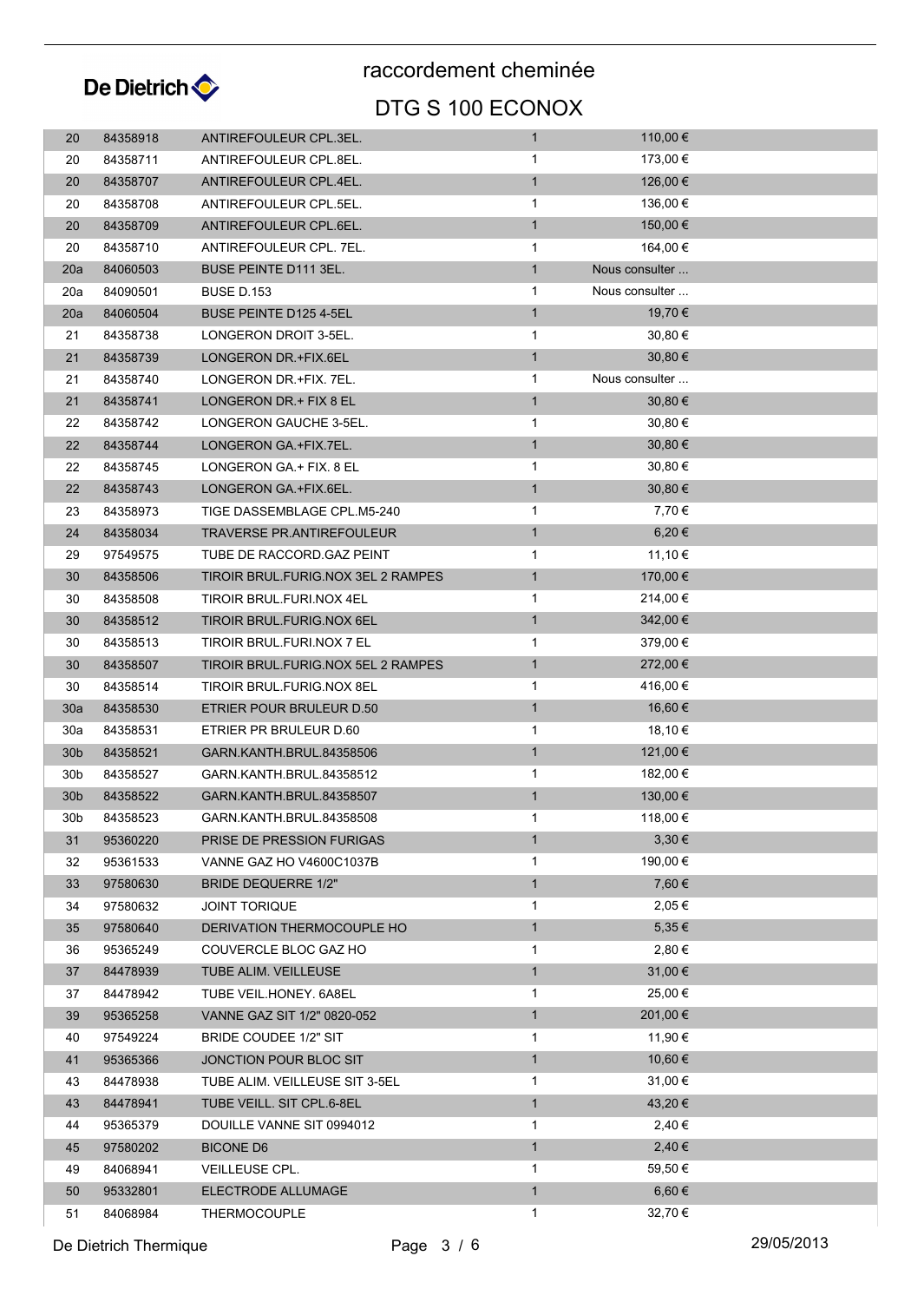

| 52 | 84064820 | ALLUMEUR ANSTOSS CPL.         | $27,30 \in$     |  |
|----|----------|-------------------------------|-----------------|--|
| 52 | 84064820 | ALLUMEUR ANSTOSS CPL.         | 27,30 €         |  |
| 53 | 95365023 | THERMOSTAT SECUR.100D RANCO   | 24,90 €         |  |
| 54 | 84478006 | SUPPORT DALLUM +TS            | 6.50 $\epsilon$ |  |
| 55 | 97549428 | <b>TUBE ARRIVEE GAZ LG488</b> | 15,50 €         |  |
| 55 | 97549426 | TUBE ARRIVEE GAZ LG83         | Nous consulter  |  |
| 55 | 97549443 | TUBE ARRIVEE GAZ LG723        | Nous consulter  |  |
| 55 | 97549439 | TUBE ARRIVEE GAZ LG653        | Nous consulter  |  |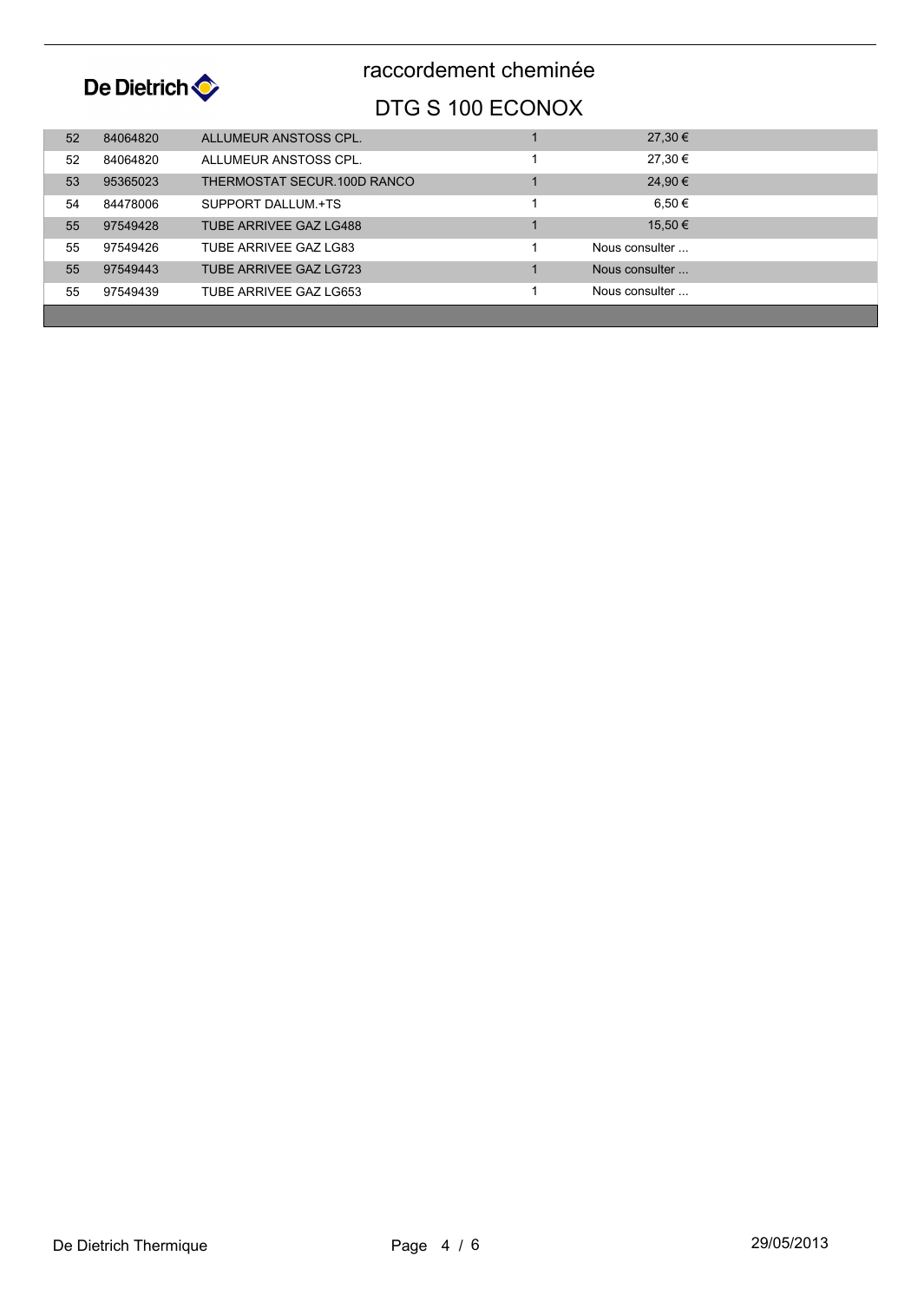

### DTG S 100 ECONOX

#### Pièces détachées *Vue Principale*